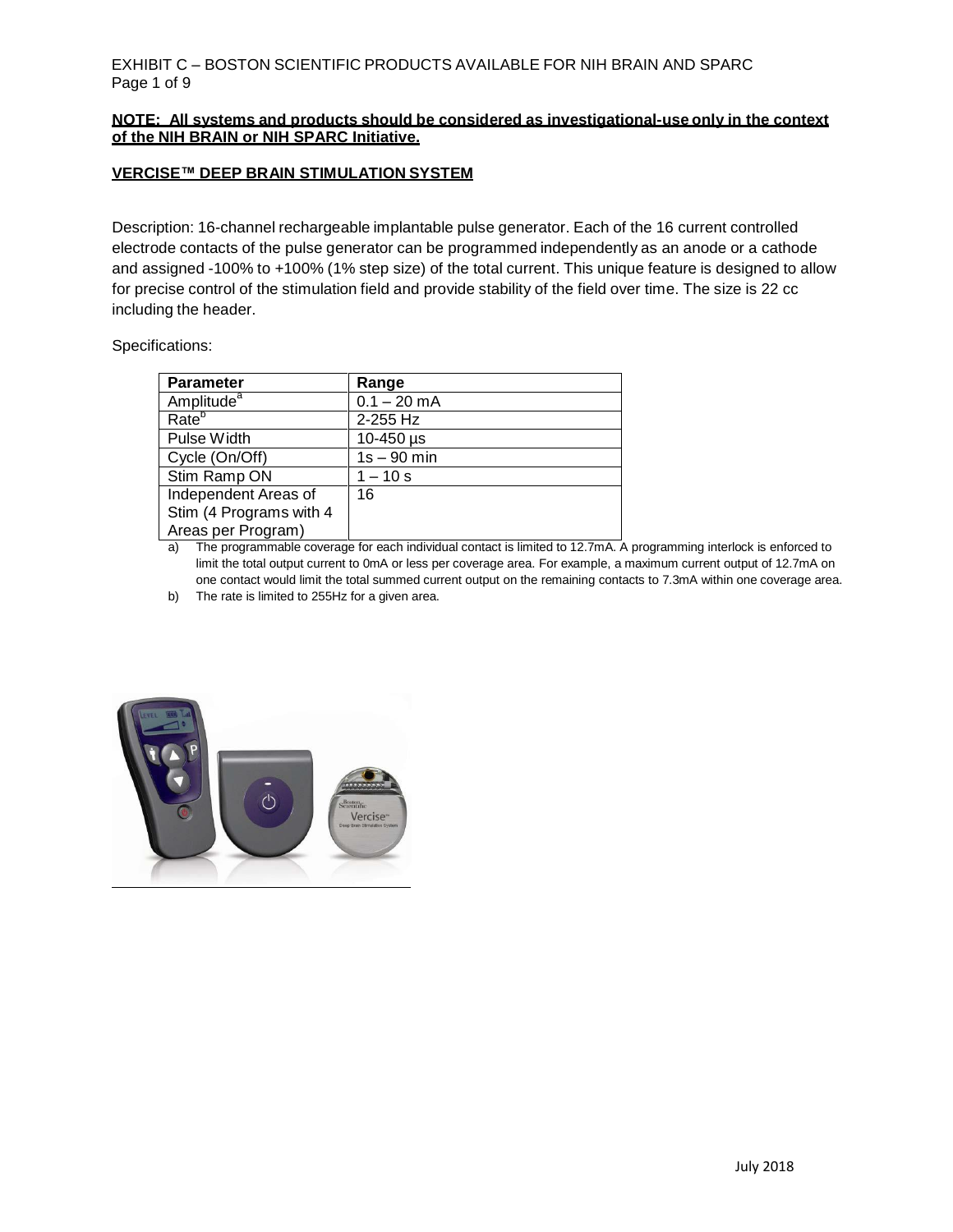# EXHIBIT C – BOSTON SCIENTIFIC PRODUCTS AVAILABLE FOR NIH BRAIN Page 2 of 9

# **VERCISE™ PC DEEP BRAIN STIMULATION SYSTEM**

Description: Similar to Vercise DBS rechargeable system in terms of stimulation capabilities but uses a primary cell battery and has a different form factor (33cc including the header). Includes new externals and software for support of the Directional 8 contact segmented DBS lead.



#### **VERCISE™ GEVIA DEEP BRAIN STIMULATION SYSTEM**

Description: Similar to Vercise PC DBS system in terms of capabilities, externals, and directional lead support, but with the following changes:

- Uses a rechargeable battery.
- Has a smaller form factor (19.8 cc including the header).
- Includes an MRI mode designed for MR scans under specific conditions.

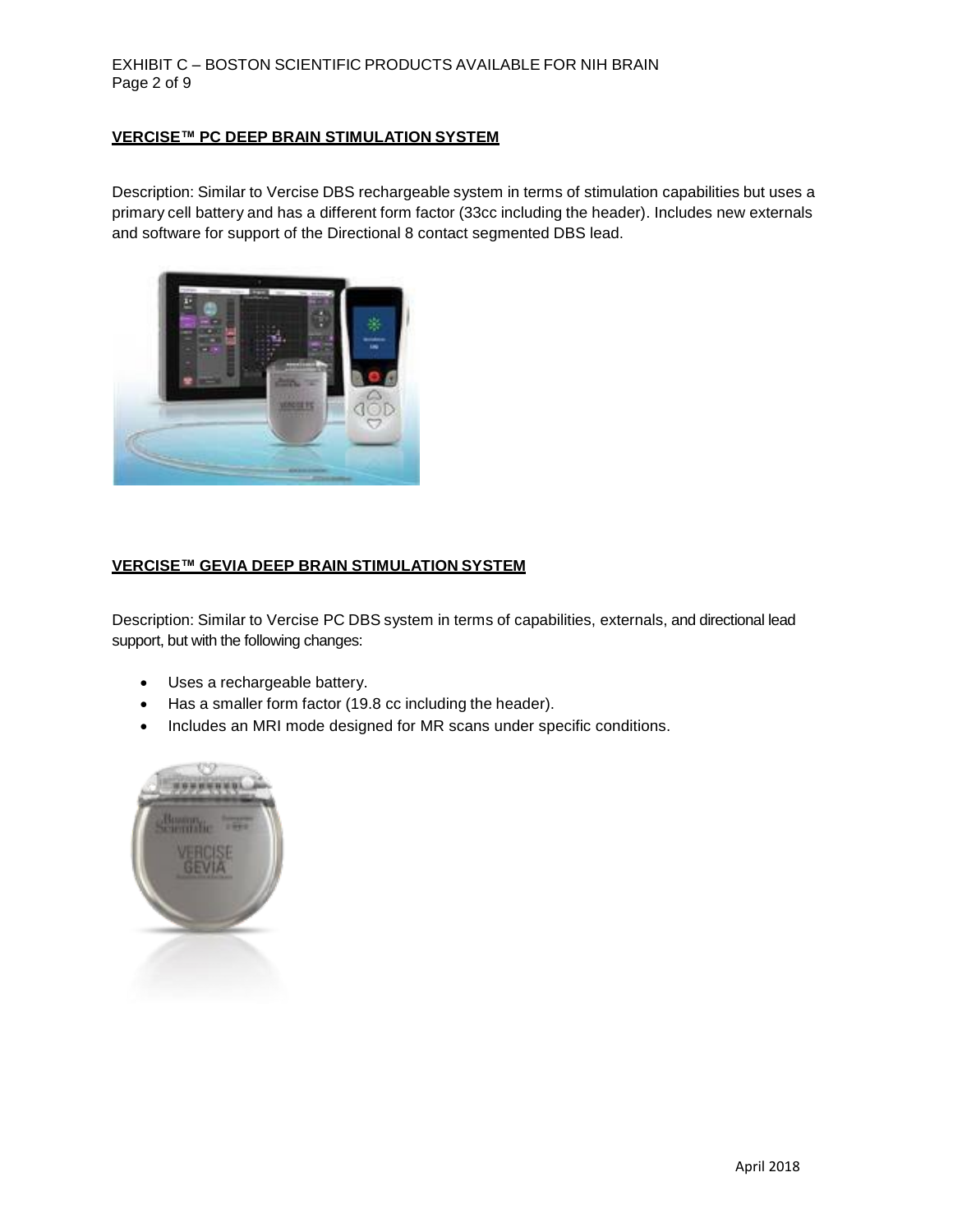#### EXHIBIT C – BOSTON SCIENTIFIC PRODUCTS AVAILABLE FOR NIH BRAIN AND SPARC Page 3 of 9

## **GUIDE™ DBS SOFTWARE**

Description: GUIDE™ DBS Software (GUIDE DBS) is a simulation system that allows the clinician to plan the programming of a patient with a Boston Scientific Deep Brain Stimulation (DBS) System. GUIDE DBS provides:

- A view of the Lead(s) relative to the deep brain structures associated with treatment
- The tools for simulating neuron response to stimulation
- A visual model of the stimulation field in the context of an anatomical atlas.

Using GUIDE DBS, one can determine a starting point for the monopolar review that may reduce programming time.

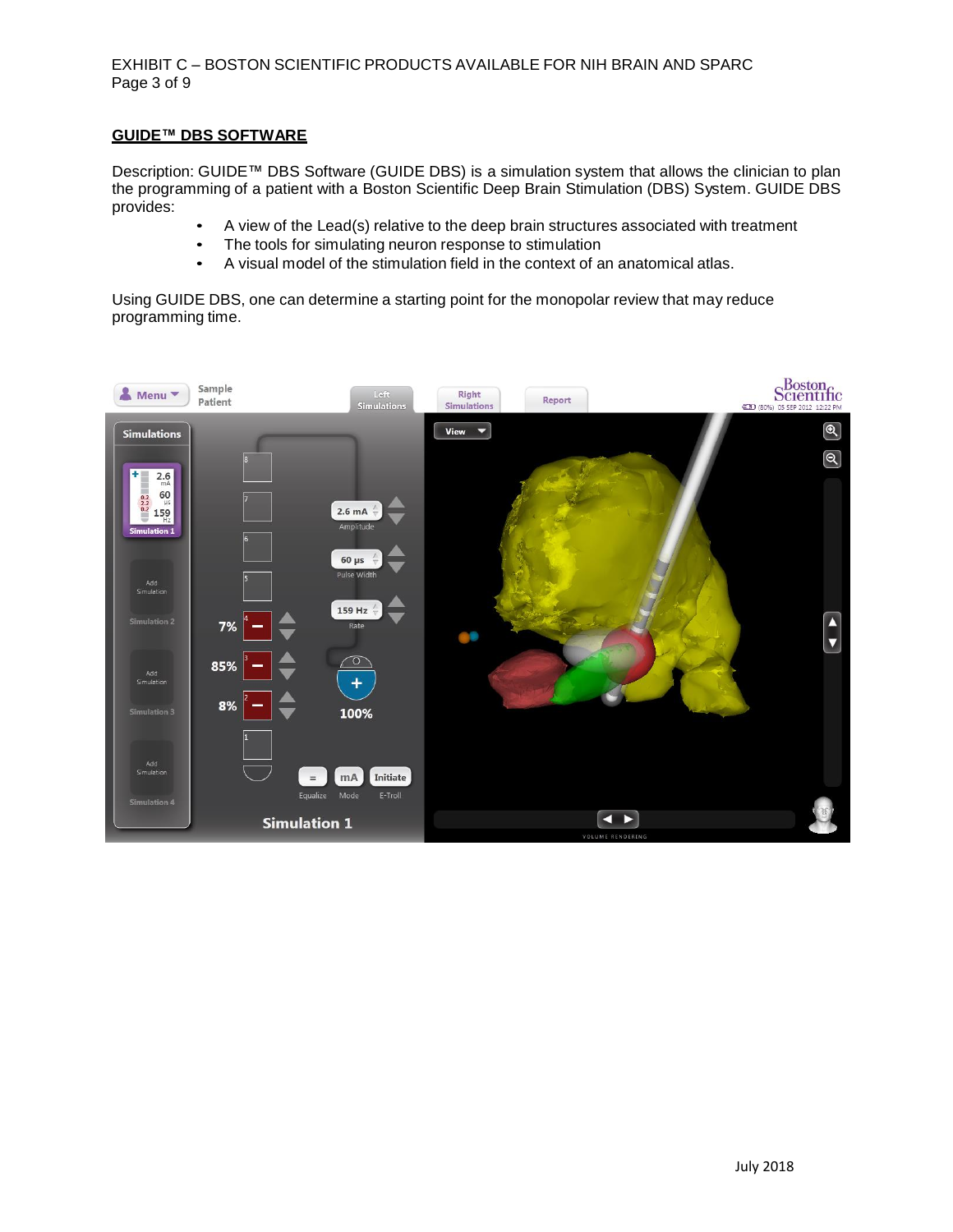#### **8-CONTACT DEEP BRAIN STIMULATION LEAD**

Description: The DBS Lead consists of 8 cylindrical contacts. The outer diameter of the DBS Lead and contacts is 1.3 mm and is compatible with existing commercially available DBS implantation tools. The DBS Lead can be implanted and attached to the stimulator for both unilateral stimulation (on either the left or right side) and bilateral stimulation.

Specifications:

| <b>Feature</b>          | <b>Description</b> |
|-------------------------|--------------------|
| Number of contacts      | 8                  |
| Contact Length          | 1.5 <sub>mm</sub>  |
| Contact spacing (center | 2.0 <sub>mm</sub>  |
| to center)              |                    |
| Contact span            | 15.5mm             |
| Distal contact to tip   | $<$ 1.3 $mm$       |
| Diameter                | 1.3 <sub>mm</sub>  |
| Overall Length          | 30cm, 45cm         |
| Outer Jacket tubing     | Polyurethane       |
| (insulation)            |                    |
| <b>Contact Material</b> | Platinum/Iridium   |

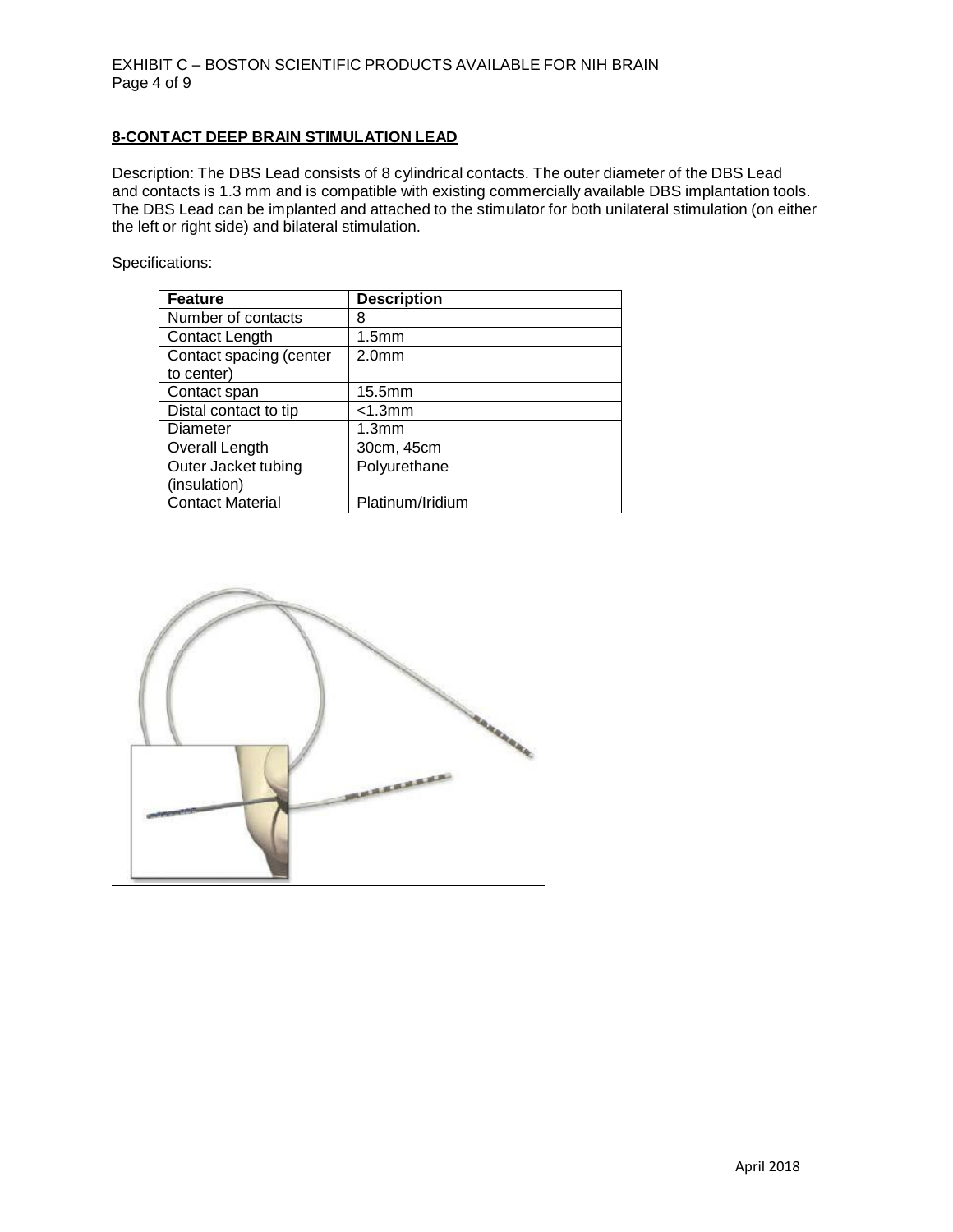# EXHIBIT C – BOSTON SCIENTIFIC PRODUCTS AVAILABLE FOR NIH BRAIN AND SPARC Page 5 of 9

# **DIRECTIONAL 8 CONTACT SEGMENTED DEEP BRAIN STIMULATION LEAD**

Description: Eight-contact segmented lead with current steering.



| Feature                      | Specification    |
|------------------------------|------------------|
| <b>Tip Length</b>            | $1.5$ mm         |
| Contact Length               | $1.5$ mm         |
| Contact Spacing (axial)      | $0.5$ mm         |
| <b>Lead Diameter</b>         | $1.3 \text{ mm}$ |
| Overall Length               | 30 cm or 45 cm   |
| <b>Outer Tubing Material</b> | Polyurethane     |
| <b>Contact Material</b>      | Platinum/Iridium |

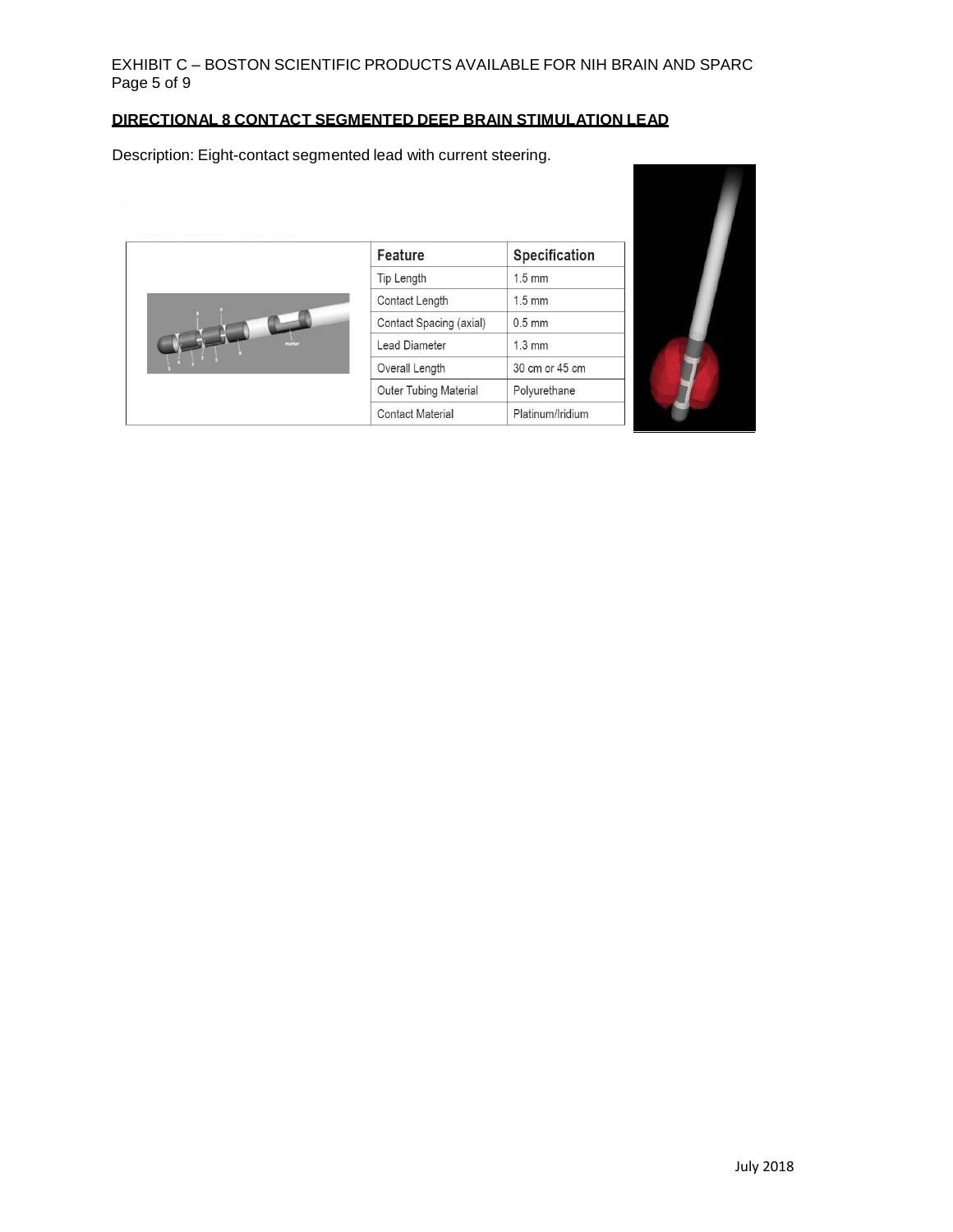#### **PRECISION WAVEWRITER™ SPINAL CORD STIMULATOR SYSTEM**

Description: Latest generation 32-channel rechargeable implantable pulse generator (IPG). Each of the 32 current-controlled electrode contacts of the pulse generator can be programmed independently as an anode or a cathode and assigned -100% to +100% (1% step size) of the total current. This unique feature is designed to allow for precise control of the stimulation field and provide stability of the field over time. The IPG size is 21.2 cc including the header. Various features allow unique electrode configuration and timing stimulation patterns. For example:

- Up to 4 areas activated simultaneously with different electrode configurations and independent stimulation parameters.
- Up to 16 independent programs
- Up to 4 schedules combining up to 12 programs in sequences with resolution from seconds to days per program.
- MicroBurst3D: a burst waveform with increased resolution in the 0 to 1 second range, within and between packets of stimulation.
- Unique fields to selectively activate dorsal column or dorsal horn neural elements.

| <b>Parameter</b>                                     | Range                             |
|------------------------------------------------------|-----------------------------------|
| Amplitude                                            | $0 - 25.5$ m $A$                  |
| Rate                                                 | $2-1200Hza$                       |
| Pulse Width                                          | $20 - 1000 \mu s^{b}$             |
| Cycle ON                                             | $0s-90min$                        |
| Cycle OFF                                            | $0s-90min$                        |
| Ramp UP                                              | 1-10s or OFF                      |
| <b>Programmable Contacts</b>                         | 32 + IPG Case (Anode/Cathode/OFF) |
| Independent Areas of Stimulation per Program         | 4                                 |
| Available Programs                                   | 16                                |
| Available Schedules                                  | 4                                 |
| Available Programmable Tabs per Schedule             | 12                                |
| Program or Wait Period Duration within a<br>Schedule | 10 $secs - 7$ days                |

#### **Programmable Parameters**

a) Stimulation frequencies displayed are representative of only a single area being used in stimulation. When more than one area is used, the frequency of stimulation in an area may vary to accommodate pulses in other areas and may be less than the displayed frequency on the Clinician Programmer.

b) Amplitude x Width ≤12.7uC for all leads other than the 4x8 Surgical lead; Amplitude X Width ≤ 9.1uC for the 4x8 surgical lead.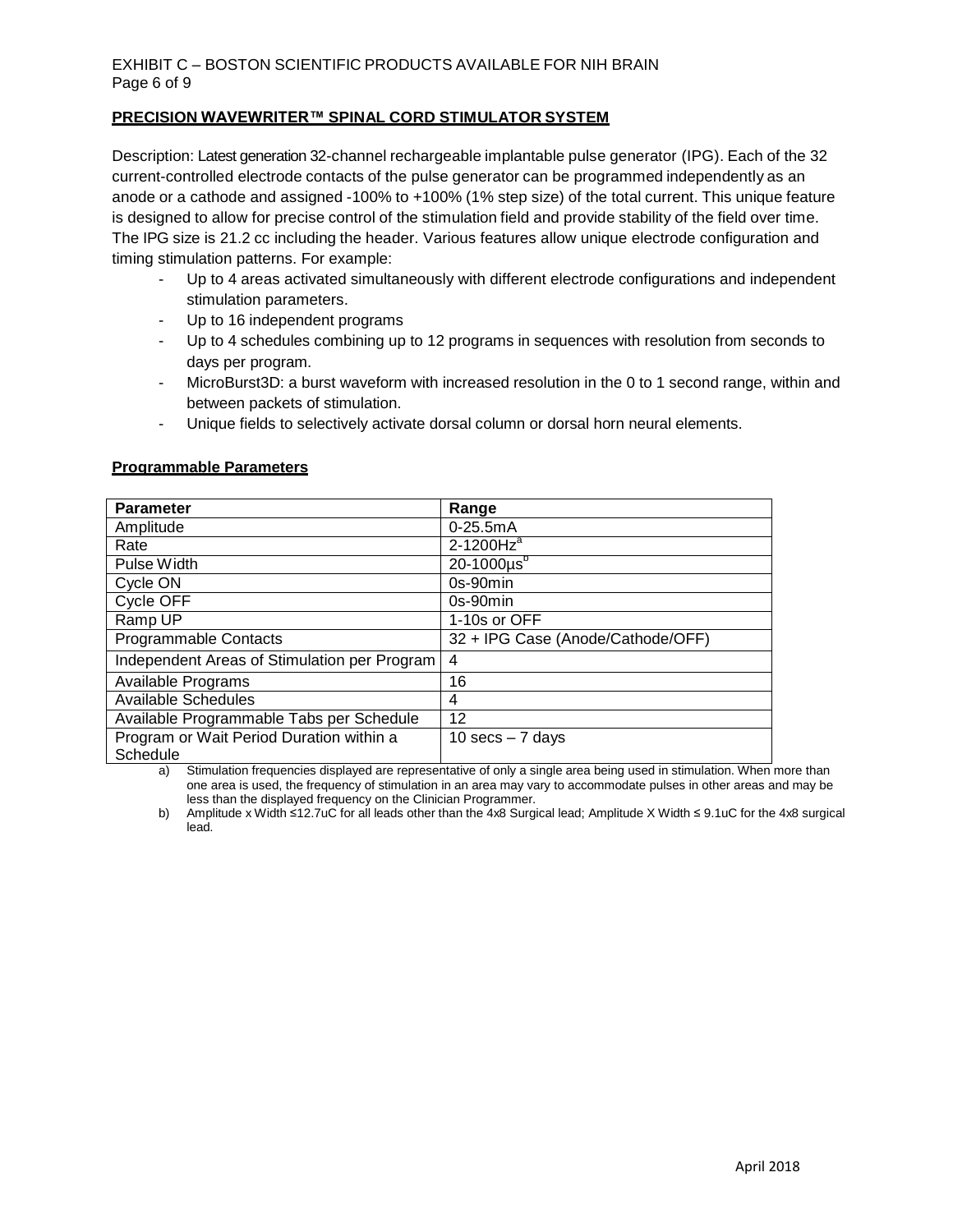EXHIBIT C – BOSTON SCIENTIFIC PRODUCTS AVAILABLE FOR NIH BRAIN AND SPARC Page 7 of 9



#### **PRECISION SPECTRA™ SPINAL CORD STIMULATOR SYSTEM**

Description: 32-channel rechargeable implantable pulse generator. Each of the 32 current-controlled electrode contacts of the pulse generator can be programmed independently as an anode or a cathode and assigned -100% to +100% (1% step size) of the total current. This unique feature is designed to allow for precise control of the stimulation field and provide stability of the field over time. The size is 21.2 cc including the header.

Specifications:

| <b>Parameter</b>                                       | Range                               |
|--------------------------------------------------------|-------------------------------------|
| Amplitude                                              | $0 - 25.5$ m $A$                    |
| Rate                                                   | $2-1200Hza$                         |
| Pulse Width                                            | $20 - 1000 \mu s^b$                 |
| Cycle ON                                               | $0s-90min$                          |
| Cycle OFF                                              | $0s-90min$                          |
| Ramp Up                                                | 1-10s or OFF                        |
| <b>Programmable Contacts</b>                           | 32 + IPG case (Anode/Cathode / OFF) |
| Independent Areas of<br><b>Stimulation per Program</b> | 4                                   |
| Available Programs                                     | 16                                  |

a) Only one Area is available if the rate is >130pps

b) Amplitude x Width ≤12.7uC for all leads other than the 4x8 Surgical lead; Amplitude X Width≤9.1uC for the 4x8 Surgical Lead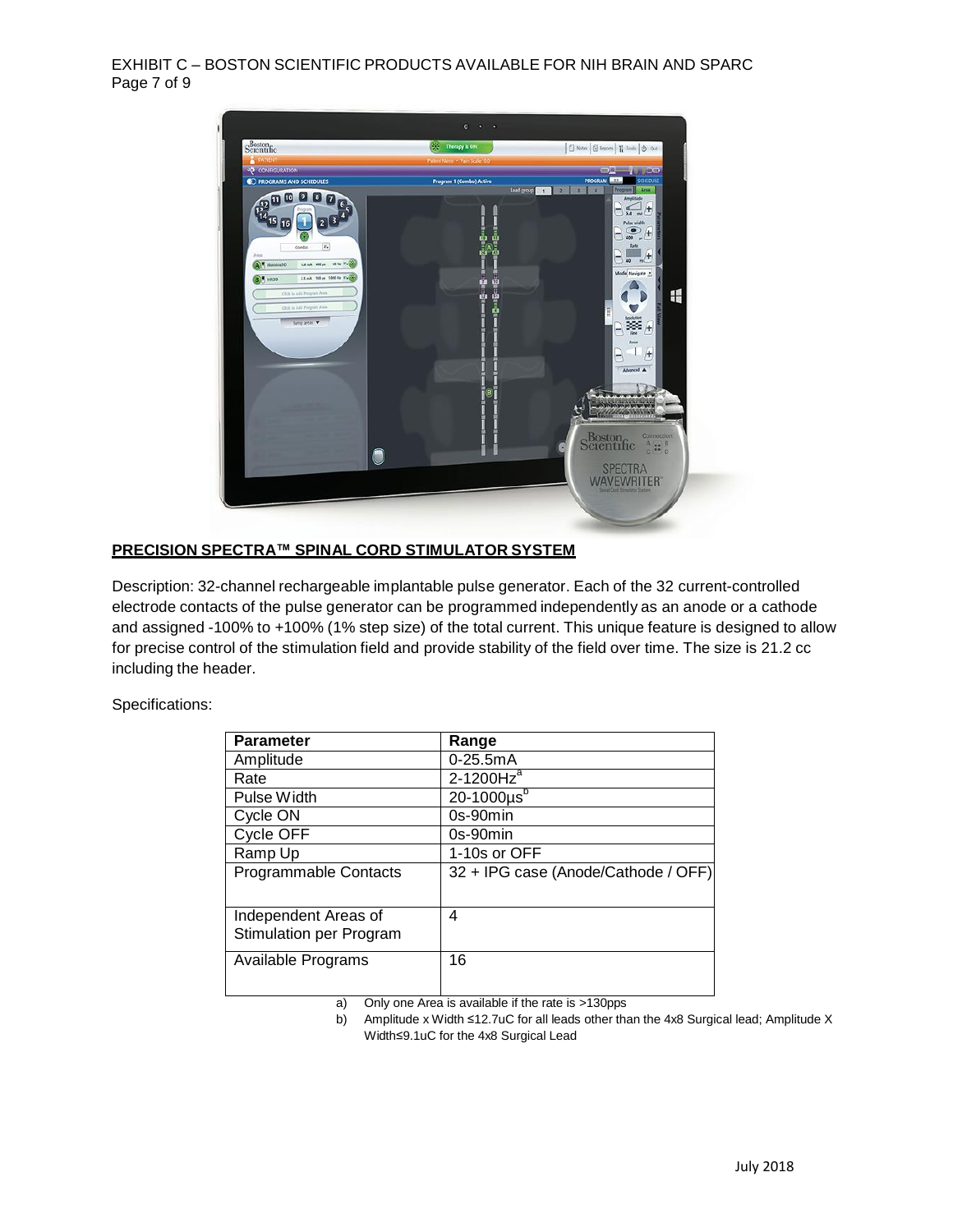# EXHIBIT C – BOSTON SCIENTIFIC PRODUCTS AVAILABLE FOR NIH BRAIN Page 8 of 9

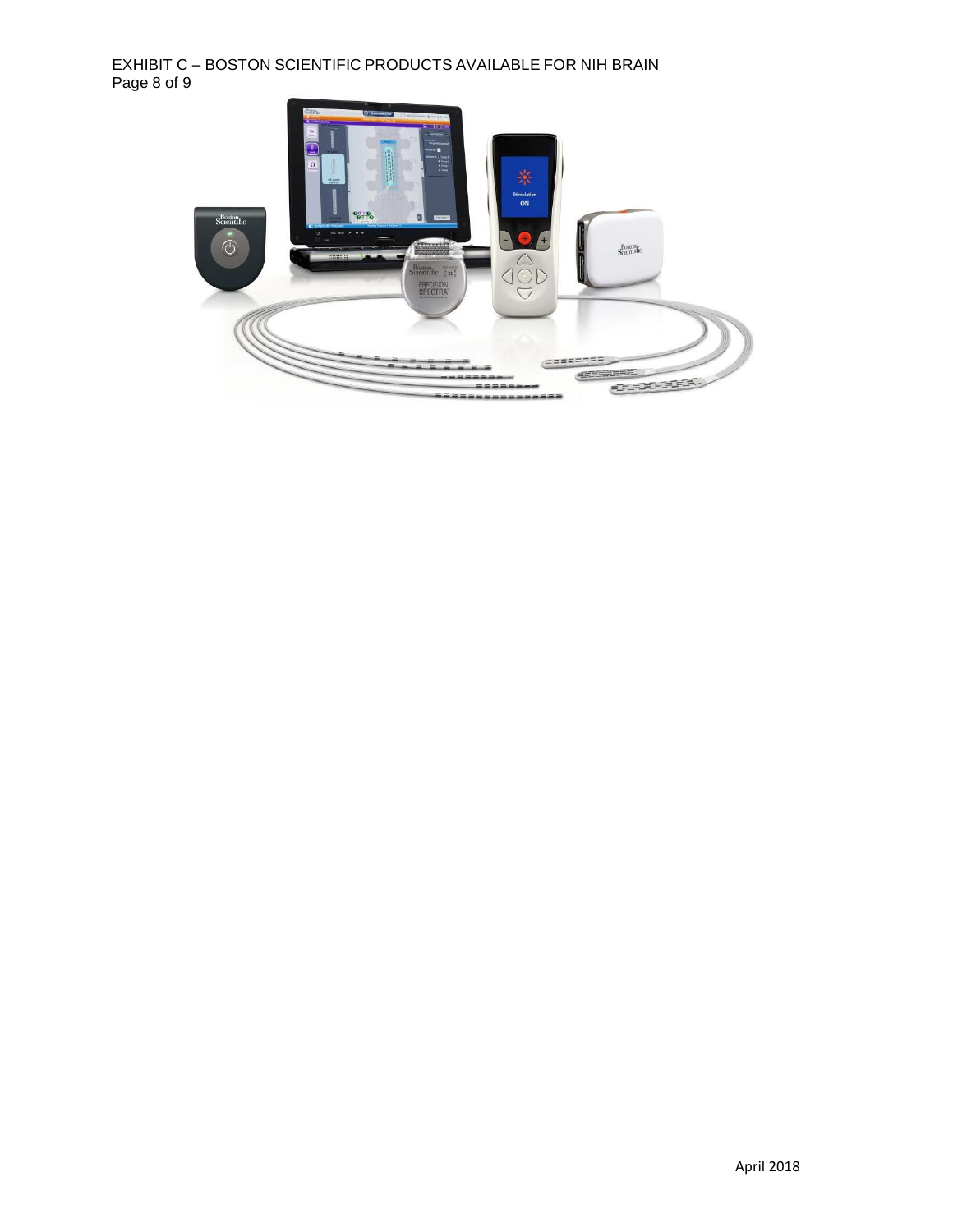# EXHIBIT C – BOSTON SCIENTIFIC PRODUCTS AVAILABLE FOR NIH BRAIN AND SPARC Page 9 of 9

#### **PRECISION NOVI™ SPINAL CORD STIMULATOR SYSTEM**

Description:16 channels of multiple independent current control utilizing a primary cell battery and a different form factor (33cc including the header).

Specifications:

| <b>Parameter</b>        | Range                             |
|-------------------------|-----------------------------------|
| Amplitude               | $0 - 25.5mA$                      |
| Rate                    | $2-1200Hza$                       |
| Pulse Width             | $20 - 1000 \mu s^b$               |
| Cycle ON                | 0s-90min                          |
| Cycle OFF               | 0s-90min                          |
| Ramp Up                 | 1-10s or OFF                      |
| Programmable Contacts   | 16 + IPG case (Anode/Cathode/Off) |
| Independent Areas of    | 4                                 |
| Stimulation per Program |                                   |
| Available Programs      | 16                                |

a) Only one Area is available if the rate is >130pps

b) Amplitude x Width ≤12.7uC for all leads other than the 4x8 Surgical lead; Amplitude X Width<9.1uC for the 4x8 Surgical Lead



# **PRECISION™ MONTAGE™ MRI SPINAL CORD STIMULATOR SYSTEM**

Description: Similar to Precision NOVI specifications but with additional MRI capabilities.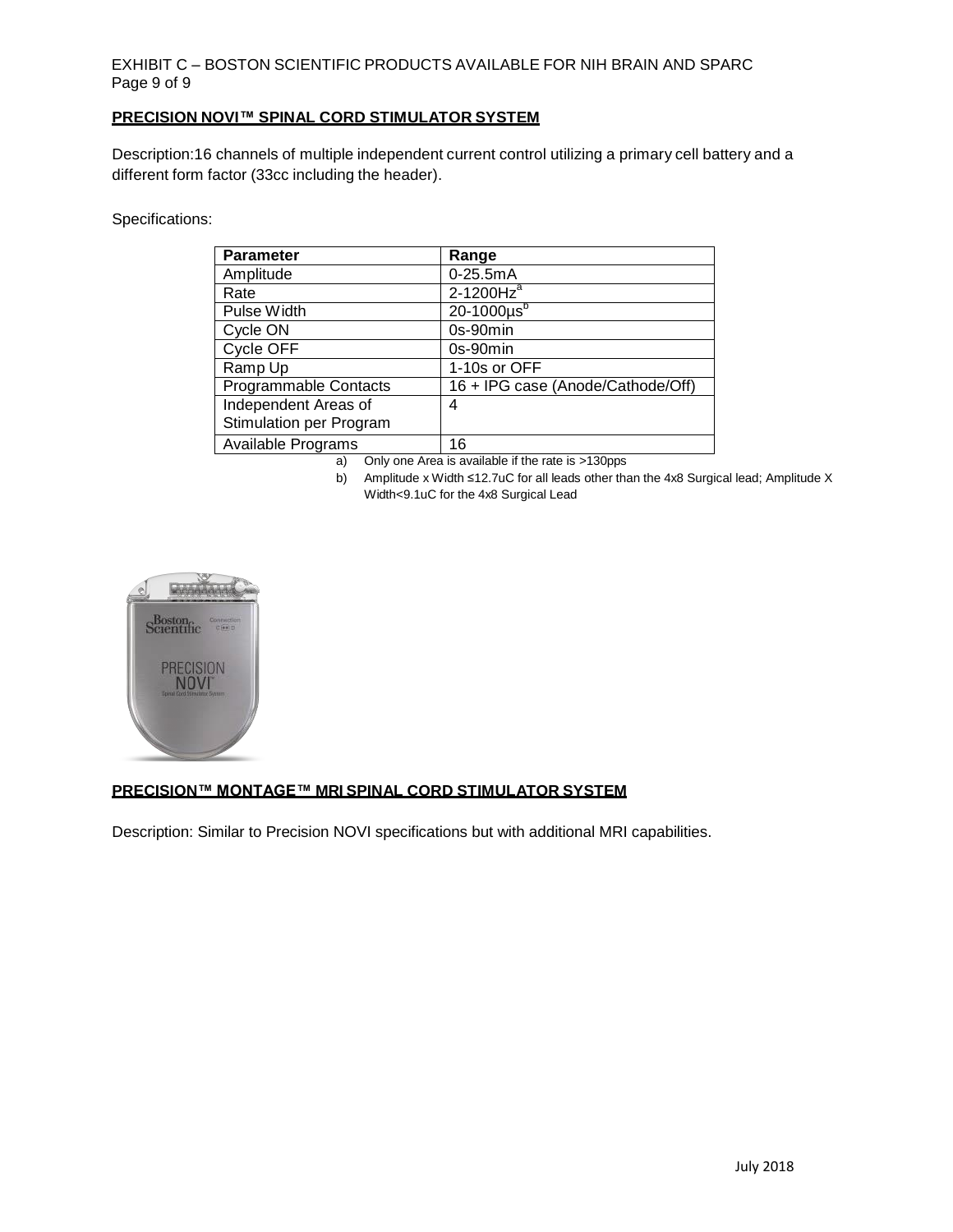#### EXHIBIT C – BOSTON SCIENTIFIC PRODUCTS AVAILABLE FOR NIH BRAIN Page 10 of 9

#### **PERCUTANEOUS SPINAL CORD STIMULATOR LEADS**

Description: Various 1x8 contact electrode leads with 3 different electrode spacing configuration and 1x16 electrode contacts percutaneous linear lead configuration.

Additional information can be found at: [http://www.bostonscientific.com/content/dam/Manuals/us/current](http://www.bostonscientific.com/content/dam/Manuals/us/current-rev-en/91078744-07_Rev_A_Perc_Leads_DFU_Entrada2_WW_Whisper_en_US_S.pdf)[rev-en/91078744-07\\_Rev\\_A\\_Perc\\_Leads\\_DFU\\_Entrada2\\_WW\\_Whisper\\_en\\_US\\_S.pdf](http://www.bostonscientific.com/content/dam/Manuals/us/current-rev-en/91078744-07_Rev_A_Perc_Leads_DFU_Entrada2_WW_Whisper_en_US_S.pdf)



#### **SURGICAL PADDLE SPINAL CORD STIMULATOR LEADS**

Description: 4x8 and 2x8 surgical paddle lead configurations are available.

Additional information can be found at: [http://www.bostonscientific.com/content/dam/Manuals/us/current](http://www.bostonscientific.com/content/dam/Manuals/us/current-rev-en/91078747-08_Rev_A_Surgical_Leads_DFU_WW_Whisper_en_US_S.pdf)[rev-en/91078747-08\\_Rev\\_A\\_Surgical\\_Leads\\_DFU\\_WW\\_Whisper\\_en\\_US\\_S.pdf](http://www.bostonscientific.com/content/dam/Manuals/us/current-rev-en/91078747-08_Rev_A_Surgical_Leads_DFU_WW_Whisper_en_US_S.pdf)